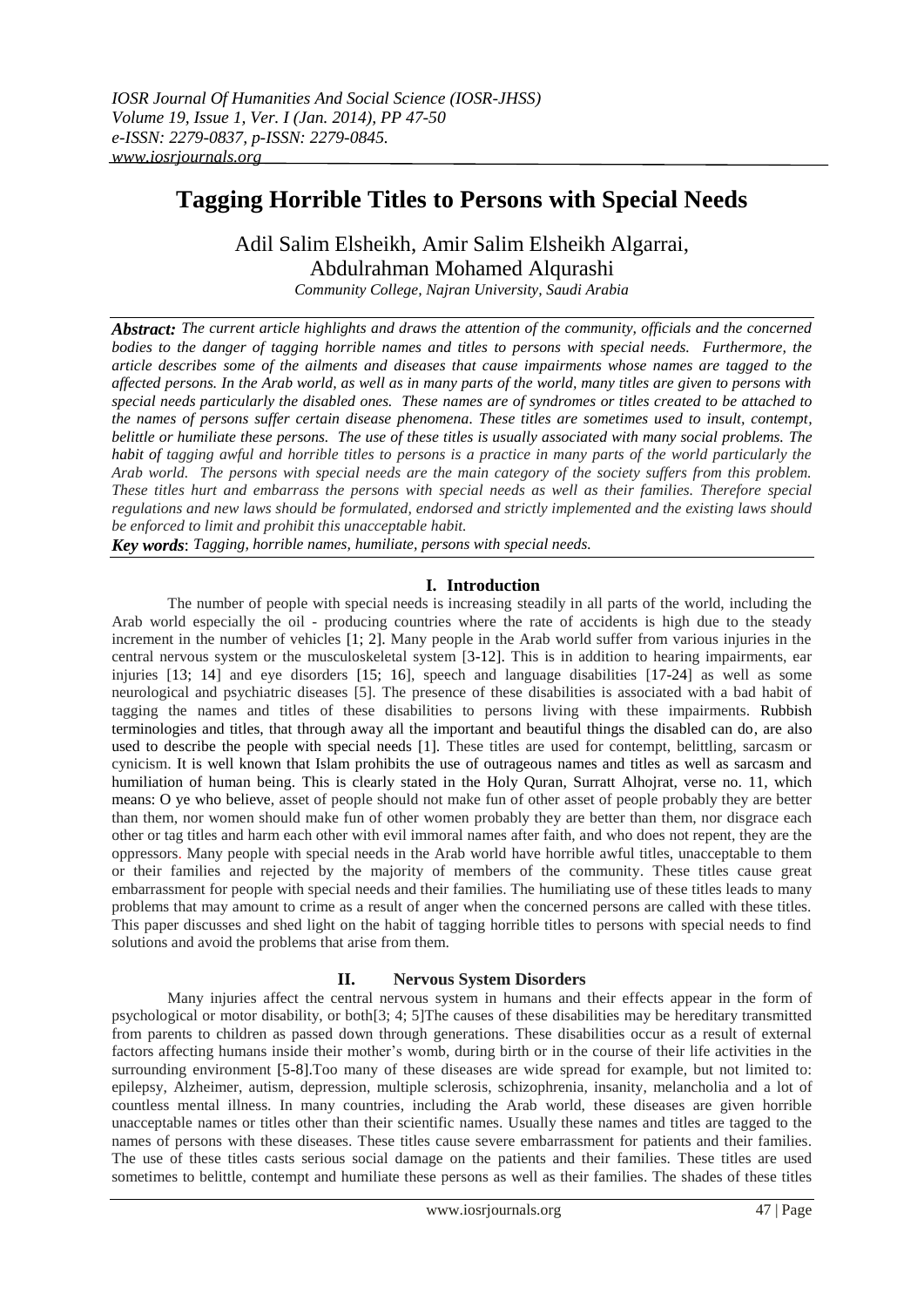may extend to children and the subsequent generations and may be accompanied by many societal problems that cannot be solved. Therefore, the concerned bodies, officials and all sectors of the society must cooperate to fight the use of these titles and names and find appropriate solutions for the existing ones.

### **III. Musculoskeletal System Disorders**

Many of the physical disabilities occur as a result of center nervous system injuries or direct injuries to the musculoskeletal system (bones, vertebral column, limbs, joints, ligaments, muscles) as well as several congenital and/or inherited syndromes [7-12].These injuries and anomalies lead to varying degrees of disability. The causes of these disabilities are either inherited or acquired. Examples of such disabilities are partial or complete paralysis, amputations, hunched back, neck and limbs stiffness, dwarfism, and many other injuries that are not identified here. The names of these disabilities vary in the Arab world. Many of these names are socially unacceptable if tagged to a human being. Of these names Alaaraj (the lame), Alaakta (the one-handed), and several other awful names. All of these names are incompatible with human values and cause countless psychological and social problems. These examples are given to mention a few but not all the names used to describe physical disabilities.

### **IV. Hearing Impairments**

There are many disorders that cause hearing impairments [13; 14] A person who is suffering from an injury that lead to ear clog, hearing impairment or complete loss of hearing is called in the Arab world Asam or Atrash which means the deaf. This meaning is also used for persons without ear defects who are stupid or asshole. This wording was also contained in the holly Quran for stubbornness and insistence of the disbelievers to deny the existence of Allah the Almighty and Creator, whose existence is manifested everywhere in this vast universe as an indicative for the glorious absolute ability and greatness. The word in question was mentioned in Surratt Muhammad, verse 23 (those who has been cursed, deafen and blinded). Also Quran compared the disbelievers and believers in Surratt Hud, verse 24 (such as the two teams blind and deaf and seers and hearers). It may also describe infidels, Quran Surratt Albagara, verse 171 (the deafens, dumbs, and blinds who are not intelligent and can't understand). So the word Asam, Atrash, or other words having the same connotation, have other meanings than the hearing impairment or deafness. Accordingly, the use of these words is outrageous, awful and insulting to those who suffer from injuries limiting their hearing. Also there are many names given to persons with big ears, small ears, those who lack ear flints and those with other different congenital or acquired ear anomalies, etc. Thus, it is necessary to avoid the use of awful names that hurt the persons with ear anomalies that render them need special treatment.

#### **V. Eye Defects**

The eye may catch many injuries including inherited, congenital or even acquired injures [15; 16]. These injuries may cause different forms of eye abnormalities varying from weak eyesight, lack of night vision or lack of vision altogether. There are some injuries that may lead to the loss of one or both eyes. These disparate injuries lead to reduction of visual ability to varying degrees. These disparate injuries are given different names all over the world, especially in the Arab world. For example, who cannot see at night is known as Alaasha, the one with protruded eyes is called Aljahiz and the one who loses vision (the blind) is given the name Alaama or Alaamash. Alaama or Alaamash is often tagged to the blind person such as Zaid Alaamash or Alaama, which means Zaid the blind. The one who lost his eye is called Alaawar and so on. These names are sometimes hurtful, unacceptable and intended to belittle the persons with impairments, although many individuals with eye injuries edged over their peers in different fields of knowledge [1].

# **VI. Speech Impediments**

These are types of [communication disorders](http://en.wikipedia.org/wiki/Communication_disorder) where normal [speech](http://en.wikipedia.org/wiki/Manner_of_articulation) is disrupted. This can mean [stuttering,](http://en.wikipedia.org/wiki/Stuttering) [lisps,](http://en.wikipedia.org/wiki/Lisp_(speech)) [cluttering,](http://en.wikipedia.org/wiki/Cluttering) [dysprosody,](http://en.wikipedia.org/wiki/Dysprosody) [muteness,](http://en.wikipedia.org/wiki/Muteness) [dysarthria,](http://en.wikipedia.org/wiki/Dysarthria) apraxia, etc. [Stuttering](http://en.wikipedia.org/wiki/Stuttering) affects a significant number of people and may reach up to 1 % of the total world population [17]. [Stuttering](http://en.wikipedia.org/wiki/Stuttering) is usually tagged to the names of people who suffer from it. As well as [lisps](http://en.wikipedia.org/wiki/Lisp_(speech)) and dumb they all have strange and awful names if tagged to human names they may cause social and psychological problems and perhaps lead the concerned to the convergence. Consequently they escape from aggregations, fail to integrate in the community, become unsuccessful in their life and are a burden on the society. These disabilities may be linked to some central nervous system injuries, particularly injuries of the speech and hearing centers in the brain. Also there are many kinds of anomalies that affect the nasal cartilages, the lips and the tongue can cause speech disorder and are also have special awful names to be tagged to the affected individuals. Instead of tagging the names of disabilities to the affected individuals, the whole society should look after their causes, impacts on the society, avoid its occurrence and find treatment for the affected individuals, if there are any.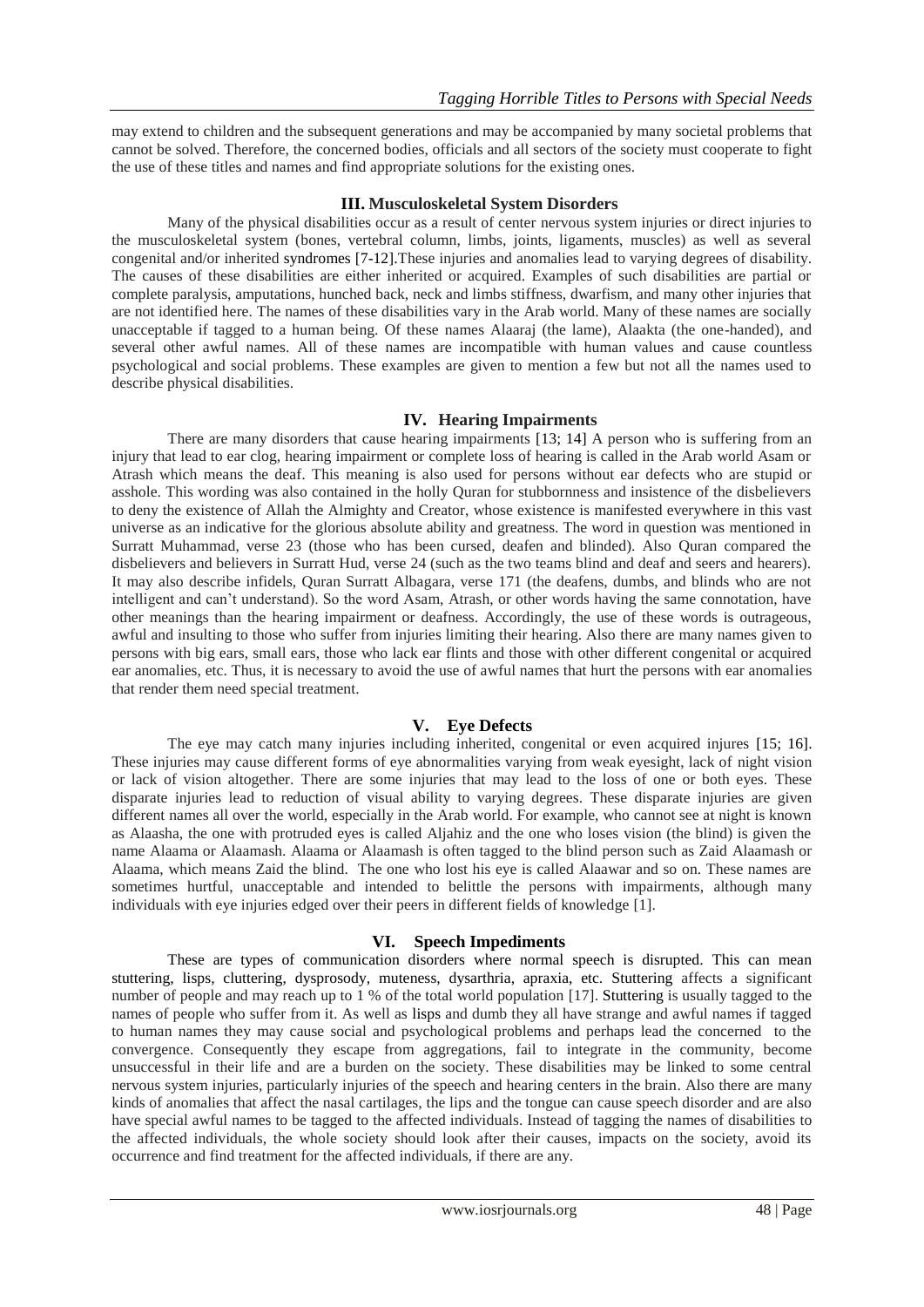#### **VII. Conclusions And Recommendations**

In the light of the above information tagging awful names and titles to persons is practiced in many parts of the world including the Arab world. The disables are the main category of the society suffers from this problem, because their names are commonly linked to the type of disability they suffered.

Accordingly, the following solutions are recommended:

- 1. Unacceptable awful names that describe disability syndromes should not be used to identify, deal with or call the disabled.
- 2. New acceptable names should be created to describe the different disability syndromes.
- 3. Scientific disability terminologies must be used only in educational institutes and hospitals if necessary.<br>4. Only polite and acceptable names of disability syndromes should be used when dealing with nersons wi
- 4. Only polite and acceptable names of disability syndromes should be used when dealing with persons with special needs.
- 5. Individuals, officials, organizations and all the members of the community must strive to fight tagging of horrible, awful, outrageous and discriminative names to any human being.
- 6. Prohibiting giving children horrible names and using names and titles associated with different disabilities in all official and private documents.
- 7. Radio and television programs to spread the art and culture of dealing with people with special needs must be developed.
- 8. Daily news papers and monthly magazines must be issued to spread the art and culture of dealing with people with disability among the members of the community.
- 9. Societies that help and serve the disabled should be encouraged and supported morally and financially.
- 10. Schools that teach ethics and art of dealing with the different disability syndromes should be built and encouraged in both private and governmental sectors to graduate experts in this field.
- 11. Specialized schools that teach and train disabled individuals to integrate them into the society must be built and supported.
- 12. Laws that prohibit and/or punish those who intend to use these names to belittle, contempt, depersonalize, humiliate, or insult persons with special needs must be formulated, endorsed and implemented.

#### **References**

- [1] A. S. Elsheikh and A. Alqurashi A.M. Disabled Future in the Kingdom of Saudi Arabia**.** IOSR *Journal of Humanities and Social Science*, 16, 2013, 68-71.
- [2] [W. Al-Kharusi.](http://www.ncbi.nlm.nih.gov/pubmed/?term=Al-Kharusi%20W%5Bauth%5D) Update on Road Traffic Crashes Progress in the Middle East. Clin Orthop Relat Res., 466(10), 2008, 2457–2464.
- [3] [M. Saulle](http://www.hindawi.com/82596429/) and [B D. Greenwald.](http://www.hindawi.com/96049704/) Chronic Traumatic Encephalopathy: A Review. Rehabilitation Research and Practice (2012), 2012, ID 816069, 9 page[s http://dx.doi.org/10.1155/2012/816069.](http://dx.doi.org/10.1155/2012/816069)
- [4] M. Inglese, S. Makani and G. Johnson. Diffuse axonal injury in mild traumatic brain injury: a diffusion tensor imaging study. Journal of Neurosurgery 103 (2), 2005, 298–303
- [5] V. [Christopher,](http://jnnp.bmj.com/search?author1=Christopher+Verity&sortspec=date&submit=Submit) H. [Firth](http://jnnp.bmj.com/search?author1=Helen+Firth&sortspec=date&submit=Submit) and, F. [Charles.](http://jnnp.bmj.com/search?author1=Charles+ffrench-Constant&sortspec=date&submit=Submit) Congenital abnormalities of the central nervous system. *J Neurol Neurosurg Psychiatry (*74), 2003, i3-i8, doi:10.1136/jnnp.74.suppl\_1.i3
- [6] J.G. Gleeson and C. A. Walsh. Neuronal migration disorders: from genetic diseases to developmental mechanisms. Trends in Neuroscience (**23)** 2000, 352–359. .
- [7] [D. Hamerman.](http://ard.bmj.com/search?author1=David+Hamerman&sortspec=date&submit=Submit) Aging and the musculoskeletal system. *Ann Rheum Dis, (*56), 1997, 578-585.
- [8] L. P. Fried and J. M.Guralnik. Disability in older adults: evidence regarding significance, etiology, and risk. J Am GeriatrSoc **(**45), 1997, 92–100.
- [9] T. E. Cawston, G. P. Riley and B. L. Hazleman. Tendon lesions and soft tissue rheumatism great outback or great opportunity? Ann Rheum Dis, **(**55**),** 1996, 1–3.
- [10] [D. Muralidharan,](http://www.hindawi.com/14795694/) [N. Fareed](http://www.hindawi.com/28945480/) and [M. Shanthi.](http://www.hindawi.com/83938759/) Musculoskeletal Disorders among Dental Practitioners: Does It Affect Practice? Epidemiology Research International, (2013), 2013, Article ID 716897, 6 page[s http://dx.doi.org/10.1155/2013/716897.](http://dx.doi.org/10.1155/2013/716897)
- [11] [O. O Adegbehingbe,](http://www.ncbi.nlm.nih.gov/pubmed/?term=Adegbehingbe%20OO%5Bauth%5D) [A. O. Fatusi,](http://www.ncbi.nlm.nih.gov/pubmed/?term=Fatusi%20AO%5Bauth%5D) [C. A. Adegbenro,](http://www.ncbi.nlm.nih.gov/pubmed/?term=Adegbenro%20CA%5Bauth%5D) [L. O. O Adeitan,](http://www.ncbi.nlm.nih.gov/pubmed/?term=Adeitan%20OO%5Bauth%5D) [G. O Abass](http://www.ncbi.nlm.nih.gov/pubmed/?term=Abass%20GO%5Bauth%5D) and [A. O. Akintunde.](http://www.ncbi.nlm.nih.gov/pubmed/?term=Akintunde%20AO%5Bauth%5D) Musculoskeletal Disorders: Epidemiology and Treatment Seeking Behavior of Secondary School Students in a Nigerian Community. Indian J Community Med., 34 (2), 2009, 140–144.
- [12] [E. Barr,](http://www.ncbi.nlm.nih.gov/pubmed/?term=Barr%20AE%5Bauth%5D) [M., F. Barbe,](http://www.ncbi.nlm.nih.gov/pubmed/?term=Barbe%20MF%5Bauth%5D) and [Brian D. Clark.](http://www.ncbi.nlm.nih.gov/pubmed/?term=Clark%20BD%5Bauth%5D) Work-Related Musculoskeletal Disorders of the Hand and Wrist: Epidemiology, Pathophysiology, and Sensorimotor Changes[. J Orthop Sports PhysTher., 34\(10\), 2004, 610–627.](http://www.ncbi.nlm.nih.gov/entrez/eutils/elink.fcgi?dbfrom=pubmed&retmode=ref&cmd=prlinks&id=15552707)
- [13] A. Davis, J. Bamford, I. Wilson, T. Ramkalawan, M. Forshaw and S. Wright. A critical review of the role of neonatal hearing screening in the detection of congenital hearing impairment. Health Technology Assessment 1(10), 1997, 1-176.
- [14] [P. Mason,](http://bjp.rcpsych.org/search?author1=Peter+Mason&sortspec=date&submit=Submit) [M. Rimmer,](http://bjp.rcpsych.org/search?author1=Michael+Rimmer&sortspec=date&submit=Submit) [A. Richman,](http://bjp.rcpsych.org/search?author1=Anna+Richman&sortspec=date&submit=Submit) [G. Garg,](http://bjp.rcpsych.org/search?author1=Gagan+Garg&sortspec=date&submit=Submit) [J. Johnson](http://bjp.rcpsych.org/search?author1=Joe+Johnson&sortspec=date&submit=Submit) and [P. G. Mottram.](http://bjp.rcpsych.org/search?author1=Patricia+G.+Mottram&sortspec=date&submit=Submit) Middle-ear disease and schizophrenia: case–control study. The British Journal of Psychiatry (193), 2008, 192-196. doi: 10.1192/bjp.bp.108.052795.
- [15] R. S. Baker and A. D. Epstein. Ocular motor abnormalities from head trauma.SurvOphthalmol.,35 (4), 1991, 245-67.
- [16] [V. D. Aironi](http://www.ncbi.nlm.nih.gov/pubmed/?term=Aironi%20V%5Bauth%5D) and [S. G. Gandage.](http://www.ncbi.nlm.nih.gov/pubmed/?term=Gandage%20S%5Bauth%5D) Pictorial essay: B-scan ultrasonography in ocular abnormalities. Indian J Radiol Imaging, 19(2), 2009, 109–115.
- [17] J. V. Ashurst, M. N. Wasson. Developmental and Persistent Developmental Stuttering: An Overview for Primary Care Physicians. *J Am Osteopath Assoc*., 111(10), 2011, 576-580.
- [18] M. Mentis and K. Lundgren K. Effects of prenatal exposure to cocaine and associated risk factors on language development. J Speech Hear Res. (38), 1303–1318.
- [19] J. F. Miller, R. Chapman and H. MacKenzie. Individual differences in the language acquisition of mentally retarded children. Proceedings of the 2nd Wisconsin Symposium Research Child Language; Madison, Wis: University of Wisconsin, 1981.
- [20] D. M. Boudreau and R. Chapman. The relationship between event representation and linguistic skills in narrative of children and adolescents with Down syndrome. J Speech Lang Hear Res., (43), 2000, 1146–1159.
- [21] A. Kamhi. Trying to make sense of developmental language disabilities. Lang Speech Hear Serv Sch., (29), 1998, 35–44.
- [22] S. E. Weismer and L. J. Hesketh. Lexical learning by children with specific language impairment: Effects of linguistic input presented at varying speaking rates. J Speech Lang Hear Res., (39), 1996, 177–190.